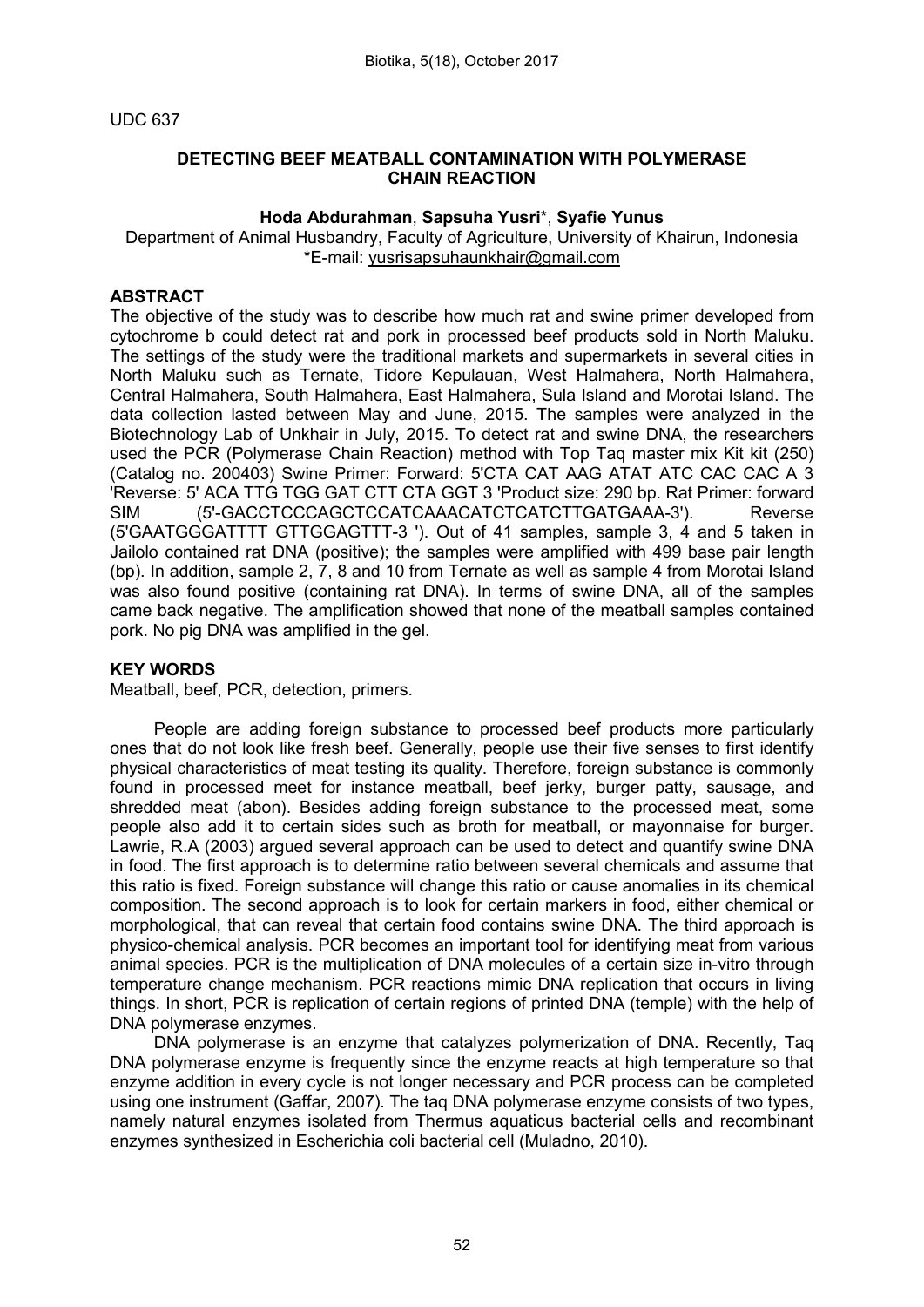# METHODS OF RESEARCH

In order to detect and quantify pork derivative based on differences in characteristics and both minor as well as major components of the pork derivatives in food, their physicalchemical constants and ideal biological measurement, one should select quick, valid, reproducible, user-friendly and affordable method of analysis (Tamino, 1988). Some of the methods of analysis available to serve the purpose are Fourier Transform Infra Red (FTIR) Spectroscope, chromatograph, Differential Scanning Calometry (DSC), Electric Nose (EN), as well as DNA and ELISA (Enzyme-linked immunosorbent assay)-based methods. An example of the DNA-based methods is Polymerase Chain Reaction (PCR) (Soeparno, et.al, 2001).

We detected swine DNA content using primer Forward: 5'CTA CAT AAG AAT ATC CAC CAC A 3'. Reverse : 5' ACA TTG TGG GAT CTT CTA GGT 3' ( Product size: 290 bp) and rat DNA content with primer *forward: 5'GACCTCCCAGCTCCAT-CAAACATCTTGATGAAA-3'. Reverse:* 5'-GAATGGGATTTTGTCTGCGTTGGAGTTT-3' was conducted in Biotechnology Laboratorium of Khairun University.

The procedures were as follow:

Preparation prior to PCR: Measuring composition to make PCR mix based on the number of samples; Preparing the control positive DNA (positive samples may be used as the control positive);

Making PCR Mix with the Top Taq master mix Kit (250) (Catalog no. 200403) with the procedure that adopted the food ingredient detection procedures (Genecraft Labs, 2014). The procedures were as follow: Melt the Top Taq master mix Kit (when stored under the temperature of–20°C), DNA template or cDNA, primer, and RNase-free water; Vortex and centrifuged for a few seconds; Make the PCR mix in 1.7 milliliter sterilized LifeTouch Microcentrifuge tube based on Table 1.

| Component                | $1X(\mu I)$ | $\ldots$ X (µI) | <b>Final Concentration</b> |
|--------------------------|-------------|-----------------|----------------------------|
| RNase-free water         | 8.5         |                 |                            |
| Top Tag master mix 2X    | $12.5$ ul   |                 |                            |
| Primer F (10M)           |             |                 | $0.4 \text{ uM}$           |
| Primer R (10M)           |             |                 | $0.4 \text{ uM}$           |
| DNA Template or cDNA     |             |                 | ≤500 ng/reaction           |
| Total volume of reaction | 25          |                 |                            |

Table 1 – Master Mix Reaction Mixture

Mix the PCR mix based on the number of the samples but the template, and distributed them into 0.2 ml tube for about 23 μl each. Add 2 μl of the DNA template or cDNA (≤500 ng/reaction) into the PCR tube filled with the PCR Mix.

Table 2 – Master Mix Reaction Mixture

| Component                | 1X (µl) | $\ldots$ X (µl) | <b>Final Concentration</b> |
|--------------------------|---------|-----------------|----------------------------|
| RNase-free water         | 8.5     |                 |                            |
| Top Tag master mix 2X    | 12.5 ul |                 |                            |
| Primer F (10M)           |         |                 | $0.4 \text{ uM}$           |
| Primer R (10M)           |         |                 | $0.4 \text{ uM}$           |
| DNA Template or cDNA     |         |                 | ≤500 ng/reaction           |
| Total volume of reaction | 25      |                 |                            |

# RESULTS AND DISCUSSION

Based on BLAST analysis, both the forward or reverse swine primer sequence that had undergone sequence matching was a really good instrument because its Query cover was 100% and the E-Value was really low. Figure 1 described the Query cover and e-value of the swine primer.

Double alignment aimed to align and match between the results of sequences obtained from research samples and the ones from Genbank data. The results (BLAST) provided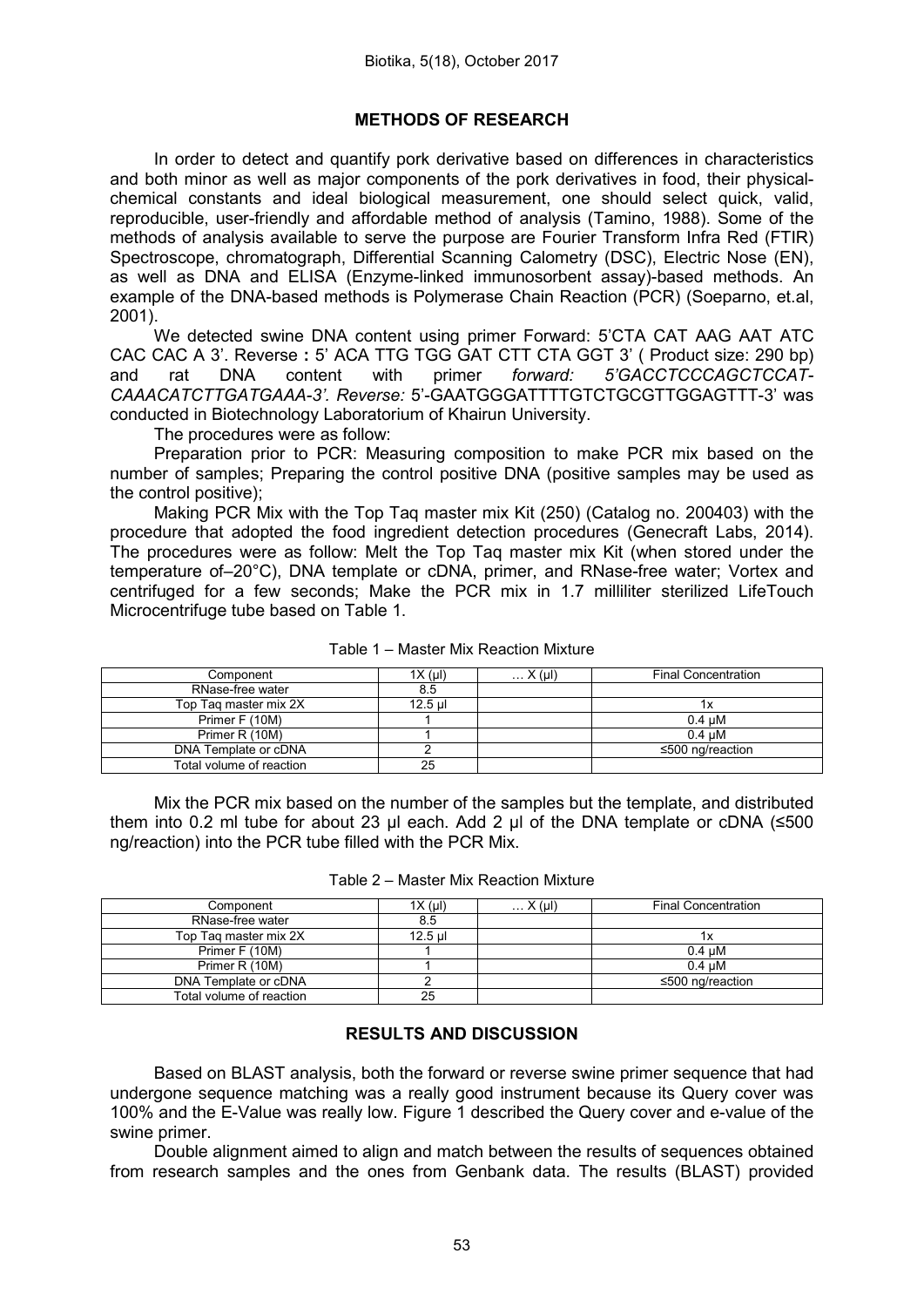information on which animals having similarities with the DNA sample sequence. The information obtained from BLAST is in the form of Score, Query coverage, E-Value and maximum identity (Madem, 2013).

Query coverage refered to percentage of nucleotides length that matched the database contained in BLAST. E-Value score referred to estimated value that provided a statistically significant measure of both sequences. Higher E-value vindicated lower homology among sequences while lower E-Value indicated higher homologous level among sequences (Sagita, 2016).

| Description                                                                        | Max<br>score | Total<br><b>SCOFB</b> | Query<br>cover | E<br>value | Ident | Accession       |
|------------------------------------------------------------------------------------|--------------|-----------------------|----------------|------------|-------|-----------------|
| Sus scrofa domesticus breed Mangalica mitochondrigo, complete genome               | 44.1         |                       | 100%           | 0.011      | 100%  | KJ746666.1      |
| Sus scrofa strain PB137 12S ribosomal RNA gene, partial sequence: mitochondrial    | 44.1         | 44.1                  | 100%           | 0.011      | 100%  | KF781323.1      |
| Sus scrofa strain T04-57,12S ribosomal RNA gene, partial sequence; mitochondrial   | 44.1         | 44.1                  | 100%           | 0.011      | 100%  | KF781337.1      |
| Sus scrota breed DLY mitochondrion, complete genome                                | 44.1         | 44.1                  | 100%           | 0.011      | 100%  | KF569218.1      |
| Sus scrofa isolate 3 breed Turopolie mitochondrion, complete genome                | 44.1         | 44.1                  | 100%           | 0.011      | 100%  | JN6010731       |
| Sus scrofa isolate 2 breed Turopolie mitochondrion, complete cenome                | 44.1         | 44.1                  | 100%           | 0.011      | 100%  | 24601072.1      |
| Sus scrola isolate Manoalitsa swallow belly breed 2 mitochondrion, complete genome | 44.1         | 44.1                  | 100%           | 0.011      | 100%  | JN601069.1      |
| Sus scrota isolate Mangalitsa swallow belly breed 1 mitochondrion, complete genome | 44.1         | 44-1                  | 100%           | 0.011      | 100%  | 是1601068.1      |
| Sus scrofa isolate Mangalitsa Blonde breed 43-6 mitochondrion, complete genome     | 44.1         | 44.1                  | 100%           | 0.011      | 100%  | 24601067.1      |
| Sus screta isolate Mangalitsa Blonde breed 43-5 mitochondrion, complete genome     | 44.1         | 44.1                  | 100%           | 0.011      | 100%  | RI601066.1      |
| Sus scrofa domésticus breed pietrain mitochondrion, complete denomé                | 44.1         | 44.1                  | 100%           | 0.011      | 100%  | KC459587.1      |
| Sus scrofa breed Large White mitochondrion, complete genome                        | 44.1         | 44.1                  | 100%           | 0.011      | 100%  | KC250275.1      |
| Sus scrofa isolate Pig1 12S ribosomal RNA gene, partial sequence imitochondrial    | 44.1         | 44.1                  | 100%           | 0.011      | 100%  | GO926971.1      |
| Sus scrofa domestica mitochondrial DNA, complete genome                            | 44.1         | 44.1                  | 100%           | 0.011      | 100%  | AP003428.1      |
| Sus scrofa breed European wild boar haplotipe WB6 mitochondrion, complete genome   | 44.1         | 44.1                  | 100%           | 0.011      | 100%  | FJ237003.1      |
| Sus scrofa breed European wild boar haplotine WB5 mitochondrion, complete genome   | 44.1         | 44.1                  | 100%           | 0.011      | 100%  | FJ237002.1      |
| Sus scrofa breed European wild boar hapistipe WB4 mitochondrion, complete genome   | 44.1         |                       | 100%           | 0.011      |       | 100% EJ237001.1 |

Figure 1 – Result of Blast Nucleotide Sequence of the Forward Swine Primer



Figure 2 – The Amplification Result of the Meatball Samples containing Swine DNA Primer in Jailolo (sample 2-6), Ternate (sample 7-9 and 11), Morotai (12 and 13) and the control (sample 14)



Figure 3 – The Amplification Result of the Meatball Samples containing Swine DNA Primer in Morotai (sample 2), Tobelo (sample 3-7), Morotai (8-11), Tidore (12-15) and DNA ladder 100bp\* (sample 1,16)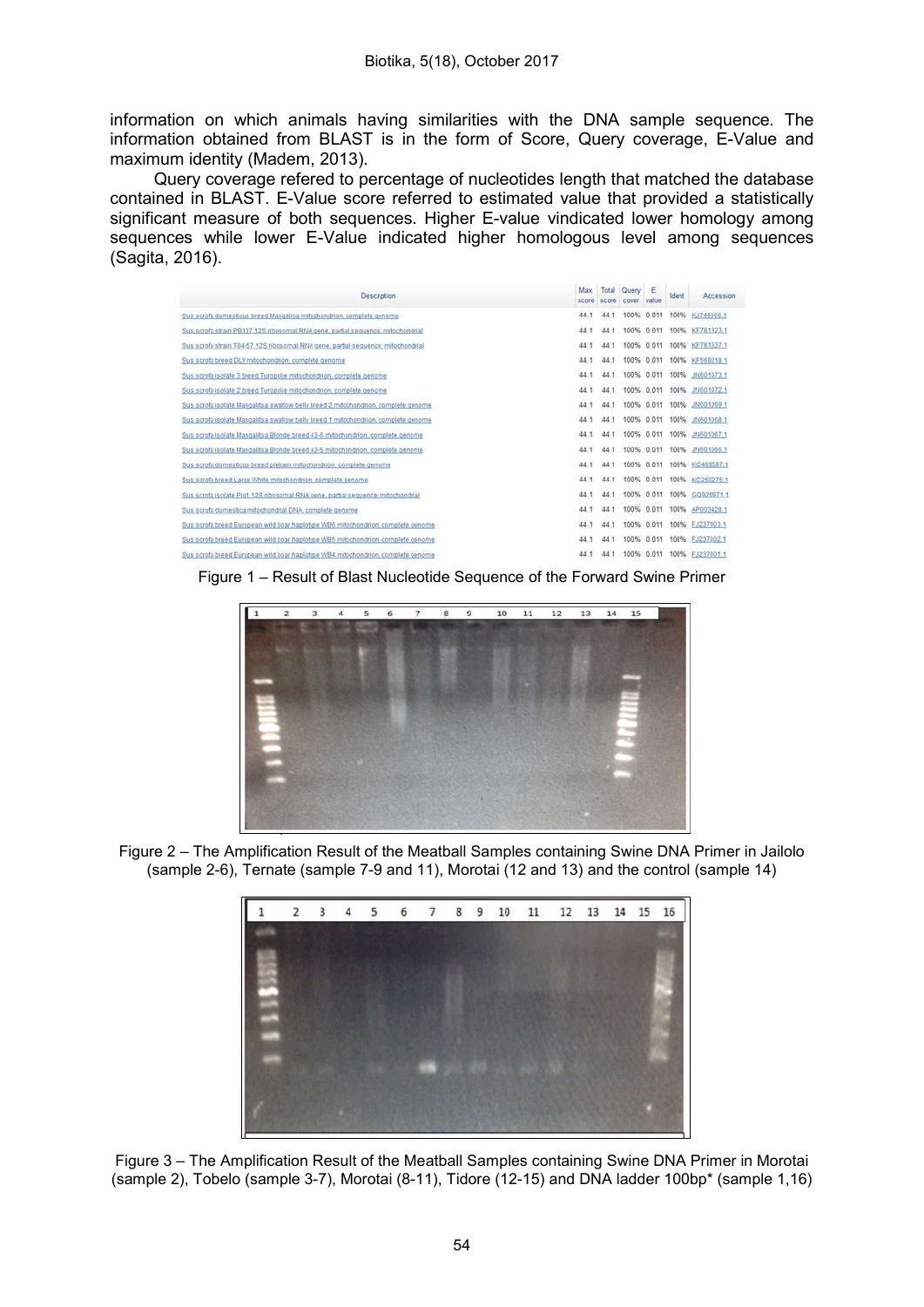#### Biotika, 5(18), October 2017





Based on PCR analysis and the electrophoresis, none of the samples contained swine DNA (negative). The amplification results showed that the 41 meatball samples did not contain any pork. Not once was the swine DNA amplified in the gel. Figure 2-5 described the amplification results.



Figure 5 – The Amplification Result of the Meatball Samples containing Swine DNA Primer in Weda (sample 1 and 2), swine control positive (sample 3 and 4), control negative (sample 5), DNA ladder 100bp\* (sample 6)

The intensity of DNA ribbons of the meatball samples was varied based on amount of isolated DNA (meat) taken from the samples. It was also related to the fact that producers used very small amount of beef to make their meatballs. The more beef meatball producers used, the more DNA isolated from the meatball. More isolated beef DNA meant the higher the intensity of the DNA ribbons appeared in the gel.

Cytochrome b gene functions as a carrier of genetic code as do genes contained in the nucleus. The rat primer developed from the cytochrome b gene, has been shown to amplify DNA derived from the genus Rattus (Sulistyaningsih, 2007).

The cytochrome b gene is part of the cytochrome in the electron transport that was located in the mitochondrial respiration chain. The cytochrome b consists of eight helical transmembranes connected by an intra-membrane region or an extra membrane and encoded by mitochondrial DNA (Espoti et.al., 1993).

A description of the DNA amplification results from the meatball samples in which the rat DNA was found using the forward rat primer; 5 'GAC CTC CCA GCT CCA TCA AAA CTC ATC TTG ATG AAA-3' and the reverse rat primer; 5'-GAA TGG GAT GTG GTT GTGT GTTT-3 'TTT GTC GTT GTGT GTTT-3.' Based on BLAST analysis and sequence matching, both forward and reverse rat primer sequence was an excellent detector its Query cover was 100% and very low E-Value as Figure 6.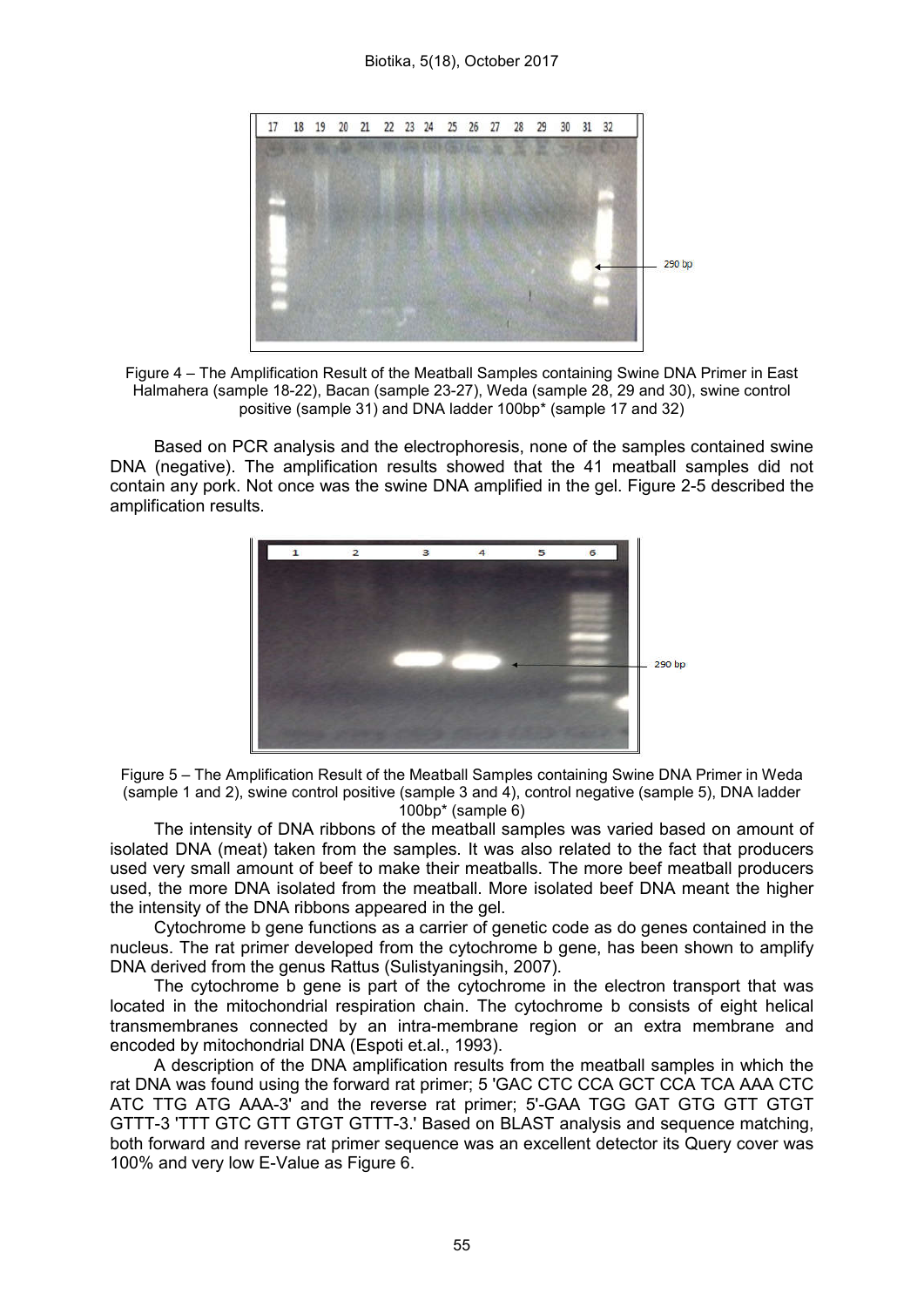#### Biotika, 5(18), October 2017

| Description.                                                                                 | May   | Total.  |            | <b>SSAM</b> |      | derf Accession             |
|----------------------------------------------------------------------------------------------|-------|---------|------------|-------------|------|----------------------------|
| Over ames breed Garisi collationing is (critic panel, partial cost, mitochingital)           | 75.8  | 75.8    |            |             |      | 100% 2e-11 100% HF420282.1 |
| Cardinalis phoefebeca cylochroma b lonts gene, complete cdc imitochological                  | 75.8  | $-75B$  | 100%       |             |      | 24-11 100% EFS30008.1      |
| Cardinalia smugges regizes CONA250 cytozenme proviti rame, compilete cox imitoriondrial      | 69.9  | $-19.9$ | 92%        |             |      | Te-09 100% RO212017.1      |
| Cardinalis sysualtus chottermine il codo qene, complete cds. malochondrial                   | 69.9  | 699     | 92%        |             |      | 1+49 100% EFT30000.1       |
| Microhas Nelss matide Flexuary MF-270 extertioning it noise, partial city, milliotheristical | 67.9  | 67.9    |            |             |      | 100% 4x-09 ST% HJSTZS11    |
| Ruproprà rabilitata cartusiana mitochondrian, completa genome                                | 67 %  | -67.9   | 100%       | $-44 - 20$  | 57%  | 62104125.1                 |
| Russcapra pinenacca rimata millschondinin, complete sename                                   | 67.9  | E79     | 100% Ea-09 |             |      | 97% 8,1104173.1            |
| Microlus Sylts matate JL, 2 extenty-wree ii (cyto) serve, complete cost, metochonistial      | 67.9  | 87.9    | 100%       | 44-09       | \$7% | 利用性格もす                     |
| Microfus forta matale 3, 1 cylochmetra ti (cytt) garra complete coto mitochondrial           | 67%   | 07.9    |            |             |      | 100% 4x-09 57% KI001003.1  |
| Microbis torita issistate Ht. F 3 cotochrome 3 costal gene, complete cds: millachiendrial    | 67.9. | $-67.9$ |            |             |      | 100% 4+46 SPN KJ021002.1   |
| Morphis fints include HLJ 2 provincime 3 (prit) gene, complete cox: milliothondrial          | 67.9  | 67.9    |            |             |      | 100% 4x-09 97% KJ021201.1  |
| Majaphus forba mislala HLJ 1 cotochiche a codal sana compilata sita, redischondrial          | 67.9  | 67.9    |            |             |      | 100% 4x-09 ST% x,001/00.1  |
| Microfius fortis (asidate FL). 17 potochrome it (oft) gene, contablels cds. militablenditial | 67.50 | $-67.9$ |            | 100% 4a-09  | 57%  | <b>KJ091940.1</b>          |
| Microbus torita initiate F.J. 14 cyluchrame is torità gane, correllele ods. milliothpo-drial | 67.9  | 67.9    | 100%       | $44 - 09$   | 57%  | <b>KARRITACLE</b>          |
| Morphia forta isstate FJ il ortodhome blickti gene, complete city, mitochondhal              | 67.9  | ET 5    | 100%       | 44-09       | ST%  | KAW1037-1                  |
| Microfius forbs resolute F.J., 4 catechnisms () (cytta) bene, complete colx, matechonickal   |       | E7.9    | 100%       |             |      | 57% NJ0015331              |





Figure 7 – The Amplification Result of the Meatball Samples containing Rat DNA Primer in Jailolo (sample 2-6), Ternate (sample 7-10) and DNA ladder 100bp\* (sample 1)





The PCR process was carried out at the temperature of 94ºC for denaturation, 55ºC for annealing, 72ºC for extension for 1 minute and the final extension at the temperature of 72º for 10 minutes. Amplicone PCR was identified using electrophoresis gel using 2% agarose gel dissolved in a TAE buffer for 39 minutes using a 100 volt voltage (Sulandari and Zein, 2003).

Such result occurred due to the ingredients of the meatballs as presented above. The smaller proportion of beef the meatball had, the smaller the chances of the swine or rat DNA